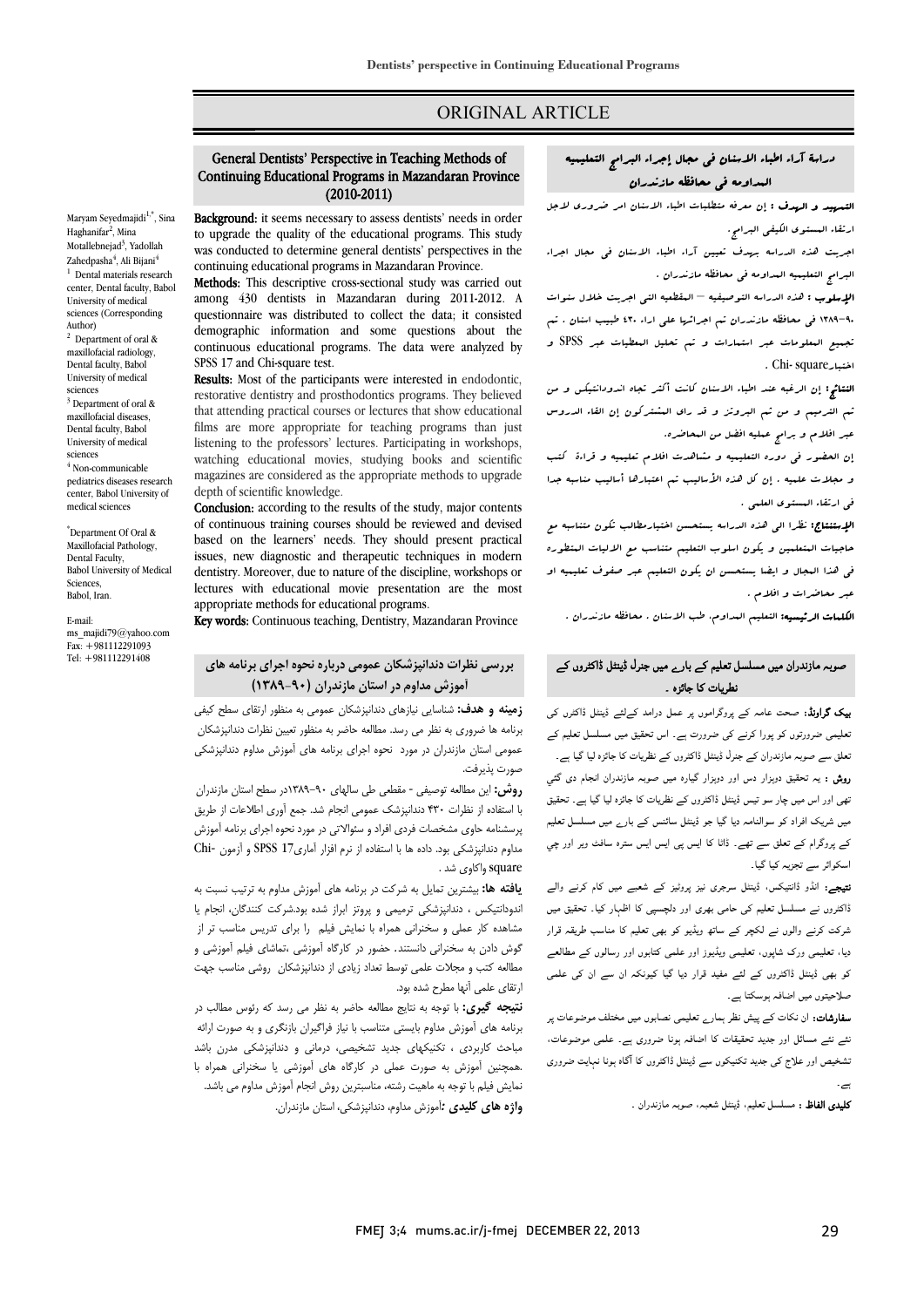$\overline{a}$  $\overline{a}$ 

### **INTRODUCTION**

 Continuous training is considered as the elementary principle in the world and finding the most influential clinical skills should be developed to improve services to the patients (1). Even if the academic education (general and specialized courses) be sufficient, it could not guarantee the adequate skills required for the dentists' explosion, our knowledge should be up to date regularly (2-4). The continuous educational training of medical associations is recognized in the world since 1974 and is one of the major objectives of medical education skills in medical, administrative, social and ethical fields (1). Dental education is an ongoing process and a professional and ethical responsibility that should be continued from the moment of learning till the end of the expert life. A dentist<br>has a duty to strond agatinuous educational groomer (5) Nowadays, no dentist can claim that he/she has gained enough knowledge during his/her education and can cope with all the new medical methods or the patients different continuous educational programs in many European countries (6). The persons who are in charge of medical and health services must participate in continuous method to improve it is the paramount need. The dentists' professional life. Since we are living in the era of knowledge development centers that upgrade the dentists' professional has a duty to attend continuous educational programs (5). needs, alone. Therefore, it is obligatory to attend the educational courses in Iran, as well (7).

 continuous trainings however there are some differences in the level of executive. In the majority of European and American countries, the medical associations have the executive power mostly; while, in developing countries the  $t_1$ . In a state conducted among 10 countries indicated that dentists are interested in regular continuous training on the condition In many countries the governments are in charge of universities have the executive power (1). In a study that these trainings include all the fields of dentistry (8).

Attending continuous trainings and gaining points annually reaffirm the medical certifications of the learners (9). The educational programs should be based on the learners' needs and appropriate methods should be used to teach Inc knowledge and skins; also appropriate assessing system<br>should be designed to improve the quality of educational programs. If these factors are not considered, the educational programs will not reach their objectives (4, 7, is the major criterion for the specialized medical centers to the knowledge and skills; also appropriate assessing system and 8).

 and holding educational programs because it increases the participants' cooperation, motivation and finally enhances the quality of the programs (2). Different researches have showed that learners are much more satisfied when the and ideas (10-13). The major dissatisfaction of the dentists was that the subjects of trainings are not related to their It is a necessity to conduct needs assessment in designing continuous trainings are designed according to their needs professional and clinical problems (13).

 The results of Moattari (1998) study showed that general satisfied with the professors' behavior very much but dissatisfied with the courses in Shiraz (14). Zahed Pasha dentists who have attended the educational programs were

 educational programs and concluded that the number of participants will decrease if participation score be eliminated; however, most of the participants believed that needs and contained new information (3). Borji (2000) studied about the general dentists' opinions about the content of continuous trainings courses in Zahedan; the majority of participants claimed that applied content and no harmony between the content and the time during courses. About half of the participants did not say any (1999) carried out a research in Babol about continuous the educational trainings were related to their professional local issues should be presented in the course and there is positive point about the educational programs (4).

 programs carefully, find out the problems and provide solutions, and if possible, to provide up to date knowledge and skills and enhance continuous educational programs in The purpose of this research is to evaluate the educational dentistry.

#### **METHODS**

 This cross-sectional study was conducted during 2010-2011. The Dentists Association of Mazandaran province provided the list of dentists who had licensure for dentistry. The data researcher. It included two parts, there were demographic information including age, gender, dentistry work experiences in the first part; and questions about the priority of different specialized fields in dentistry to be participation motivation, notification process, and the priority of methods to run continuous training courses in the second part. The validity of the questionnaire was were collected by a questionnaire that was designed by the presented in retraining, the level of satisfaction, determined by experts.

determined by experts.<br>The questionnaires were distributed to the participants, and gathered after a while. The dentists received sufficient and necessary explanations about the questionnaire. The questionnaires were checked and if any question remained unanswered, the participants were asked to answer if possible.

 The gathered data were analyzed by SPSS 17 and descriptive statistics to calculate frequency, mean and standard deviation. The Chi-square test was used to compare the groups together. <mark>Less than 0.05 was considered to be</mark><br>significant  $\overline{a}$ significant.

#### **RESULTS**

 630 questionnaires were distributed and 430 dentists administered in person, 200 dentists were not interested in participating. (68/25 % returned the questionnaires). The frequency of participants based on their place of living are returned them. Although the questionnaires were mentioned in table 1.

 $\overline{a}$ 

mentioned in table 1.<br>There were 313 (72/8 %) males and 117 (27/2 %) females. The mean age of the dentists was  $41/55 \pm 8/5$ ; the age range was  $35$  to 83 years. The mean of work experience was  $38/0 \pm 09/13$ . The last time that the participants have attended continuous training was have participated in the educational programs during the different, between 1 to 132 months. 54% of the dentists last year.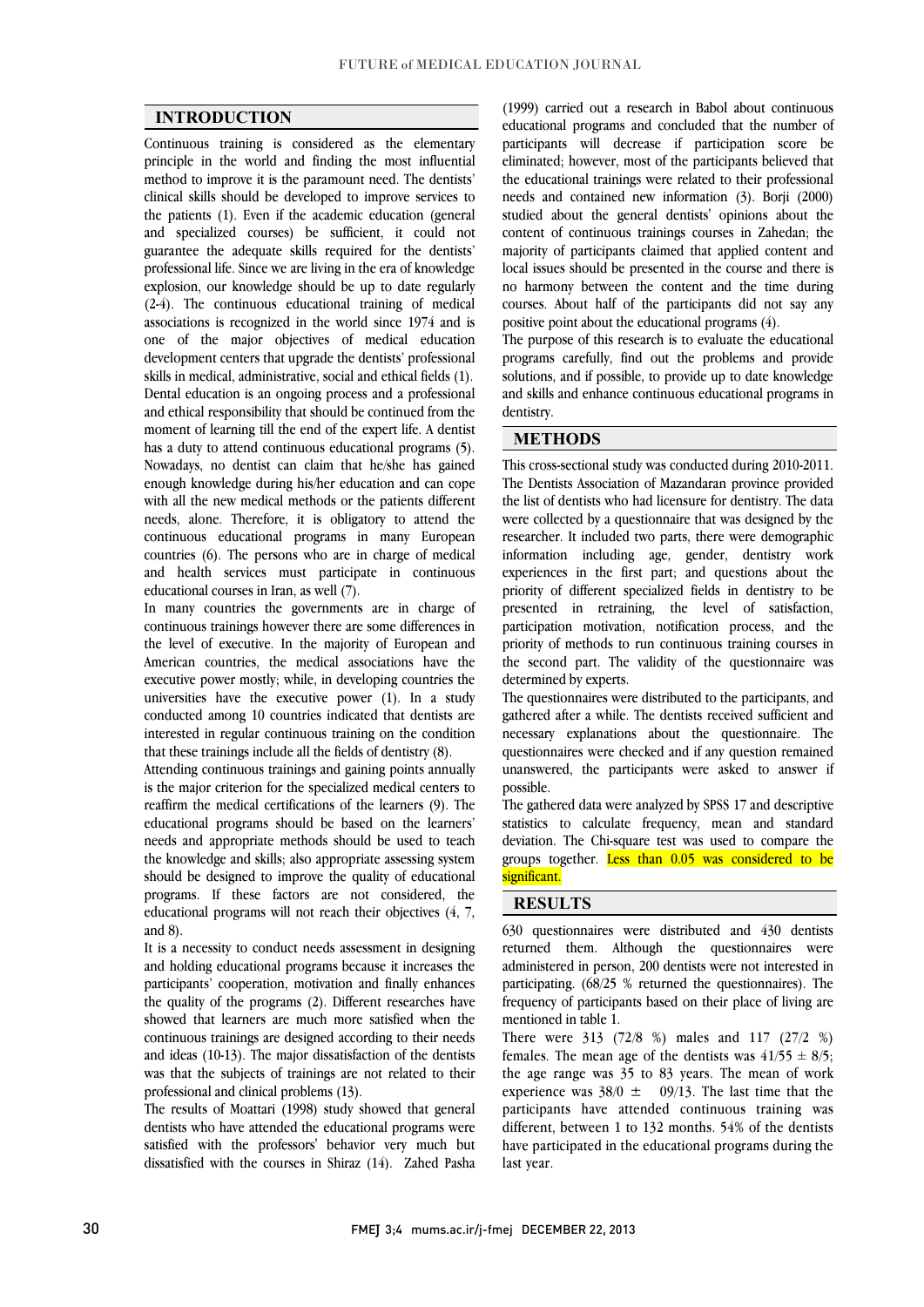The participants worked in various different field in dentistry including 394 (91/6%) in restorative dentistry, 342 (79/5 %) in endodontic, 278 (64/7 %) in prostheses, 128 (29/8 %) in pediatric dentistry,  $106$  (24/7 %) in periodontics,

| Table 1. The frequency of participants based on<br>their place of living |                  |  |  |  |
|--------------------------------------------------------------------------|------------------|--|--|--|
| <b>Cities</b>                                                            | Number (percent) |  |  |  |
| Amol                                                                     | 65(15/1)         |  |  |  |
| <b>Babolsar</b>                                                          | 21(4/9)          |  |  |  |
| <b>Behshahr</b>                                                          | 17(4)            |  |  |  |
| Tonekabon                                                                | 13(3)            |  |  |  |
| Joybar                                                                   | 7(1/6)           |  |  |  |
| Chaloos                                                                  | 22(5/1)          |  |  |  |
| Ramsar                                                                   | 10(2/3)          |  |  |  |
| Savad koh                                                                | 11(2/6)          |  |  |  |
| Mahmoodabad                                                              | 9(2/1)           |  |  |  |
| Neka                                                                     | 11(2/6)          |  |  |  |
| Noor                                                                     | 14(3/3)          |  |  |  |
| Nooshahr                                                                 | 13(3)            |  |  |  |
| Ghaem Shahr                                                              | 44(10/2)         |  |  |  |
| Sari                                                                     | 67(15/6)         |  |  |  |
| Babol                                                                    | 106(24/7)        |  |  |  |
| <b>Total Score</b>                                                       | 100(430)         |  |  |  |

 94 (21/9 %) in surgery, 78 (18/1 %) in orthodontics, 38 (8/8 %) oral and maxillofacial radiology, 30 (7%) in oral medicine and 8 (1/9 %) oral pathology.

 The results show that male dentists were interested in  $(P=0/007)$  fields and female dentists were interested in orthodontics  $(P<0/001)$ , prostheses  $(P=0/008)$ , surgery pediatric dentistry (P˂0/001).

 The dentists were most interested to attend the continuous training with the following subjects: endodontics, fields such as periodontics, surgery, pediatric dentistry and oral medicine were in the second priority. Oral and maxillofacial radiology and pathology gained the least restorative dentistry and prostheses, respectively. The other attention among the attendees.

attention among the attendees.<br>The dentists were most satisfied with restorative dentistry courses and endodontic was in the second level. Moreover, pathology and oral medicine were in the lowest level of satisfaction.

Frequency level of satisfaction is presented in table 2.

 327of participants declared that they have attended continuous training courses in order to learn new materials, 244 of them said their motivation was to review the previous materials and 244 dentists have enrolled to ask persons wanted to be motivated to study and 196 dentists were looking for academic environment. 175 persons mentioned that they wanted to visit their old friends. 364 dentists stated that they attended the classes to gain higher scores. The other result was about the ways that the definists<br>were informed about the courses. 35 dentists (7/7 %) were informed through contacts with universities,  $46$  (10/7%) through notifications, 26 of them (6%) were informed through mail. Moreover, 193 (44/9) of dentists heard about the courses from their colleagues, 263 (61/2 %) of them their questions and solve their problems. Moreover, 105 scores. The other result was about the ways that the dentists

| Table 2: Frequency of appropriate methods to teach continuous programs from dentists' perspective |                                          |                             |                                       |                                  |  |
|---------------------------------------------------------------------------------------------------|------------------------------------------|-----------------------------|---------------------------------------|----------------------------------|--|
| <b>Type of presentation</b>                                                                       |                                          |                             | Number of<br>participants             |                                  |  |
| Presentations<br>with $Q & A$                                                                     | Lecture along with<br>educational movies | Watching practical<br>works | Doing practical<br>works in workshops | <b>Dentistry</b>                 |  |
| 89                                                                                                | 171                                      | 191                         | 252                                   | Orthodontics                     |  |
| 108                                                                                               | 171                                      | 196                         | 240                                   | Endodontic                       |  |
| 112                                                                                               | 256                                      | 83                          | 71                                    | Oral medicine                    |  |
| 95                                                                                                | 241                                      | 77                          | 66                                    | Oral pathology                   |  |
| 89                                                                                                | 150                                      | 200                         | 233                                   | Prosthesis                       |  |
| 82                                                                                                | 163                                      | 177                         | 190                                   | Periodontics                     |  |
| 79                                                                                                | 166                                      | 189                         | 188                                   | Maxillofacial dentistry          |  |
| 96                                                                                                | 174                                      | 195                         | 133                                   | Retrospective dentistry          |  |
| 99                                                                                                | 197                                      | 140                         | 126                                   | pediatric dentistry              |  |
| 107                                                                                               | 230                                      | 106                         | 87                                    | Oral and Maxillofacial Radiology |  |

 $\overline{a}$ 

 $\overline{a}$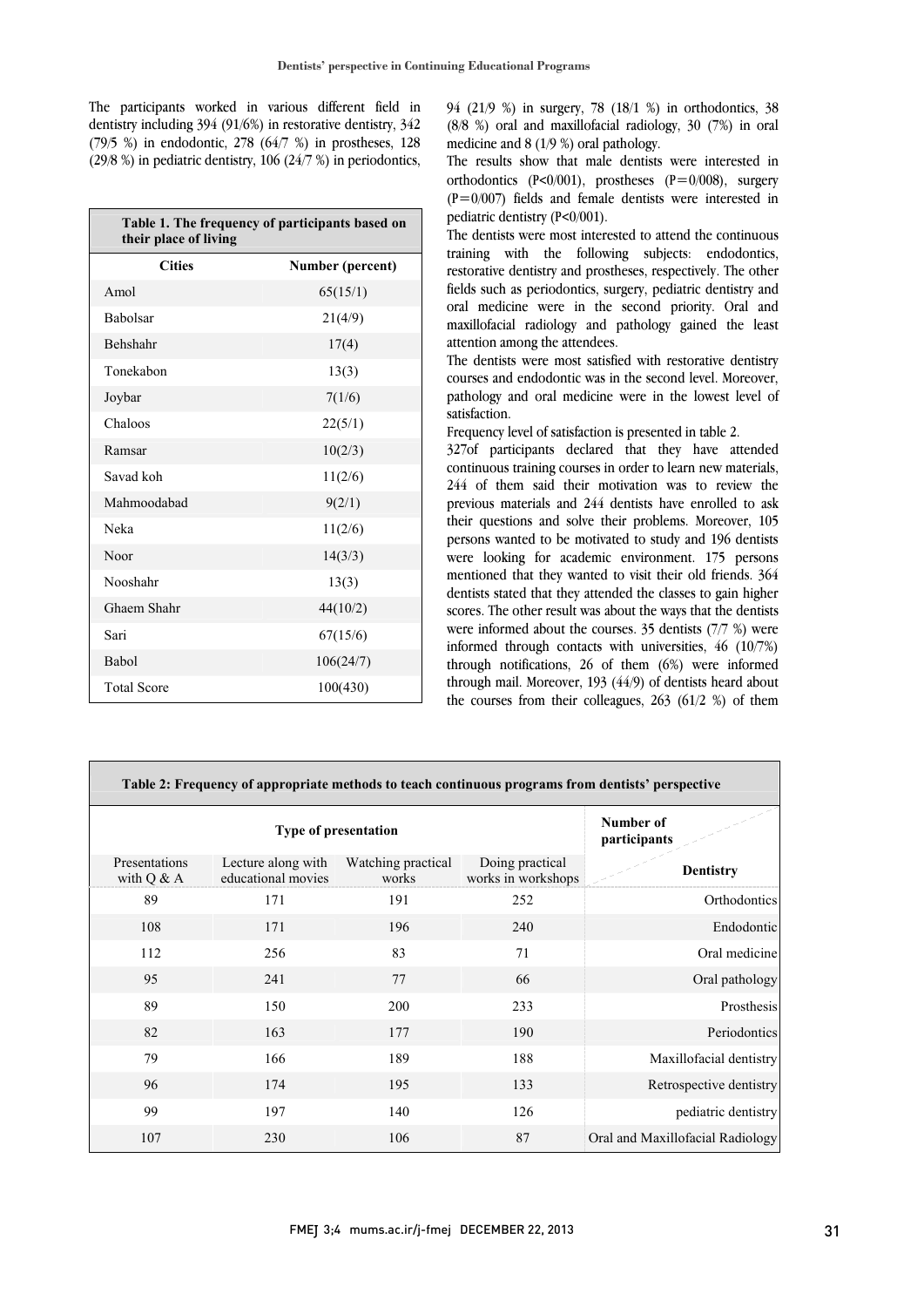ֺ֖֚֝֬

 informed through messages, 75 (17/4 %) checked the website of the university and  $30 \frac{6}{9}$  %) heard the news from medical council, dentistry association and journals.

 The participants were asked about their level of satisfaction from continuous training notification. The results were as<br> $f_{\text{ellum}}$ , 29. (6.5. %) were thereughly estisted. (6. (15.2. %) were fairly satisfied, 135 (31/4%) of them said they had average satisfaction and 90 people (20/9 %) declared they were not satisfied and 107 (24/9 %) were totally dissatisfied follow: 28  $(6/5)$ %) were thoroughly satisfied, 66  $(15/3)$ %) with notifications about the time of the courses.

 307 of the participants (71/4 %) preferred to be informed through SMS service about the course time. 36 dentists  $(8/4 \%)$  believed that mail is the best way, 15  $(3/5 \%)$  of them preferred notifications and 47 (10/9 %) believed that the university web site is the best tool to be informed about<br>the courses the courses.

 170 of the dentists thought that reading books and scientific magazines are supposed to be the best tools to upgrade the dentists' scientific level. 175 persons (40/7%) preferred to seminars and congress, 116 dentists (27%) read Continuing Medical Education journals and 123 of the participants (28/6 %) use internet (on-line training) to enhance their scientific level. Also  $142$  persons about  $(33\%)$  preferred workshops and  $114$  persons  $(26/5 \%)$  preferred short watch educational films, 153 of them (35/6 %) attended continuous training courses, 196 (45/6 %) attended training courses.

## **DISCUSSION**

 Since knowledge, concepts and techniques are presented constantly, continuous training is necessary to upgrade the quality of dental services, it would also expand dentists' skills and knowledge (15, 16). Therefore, determining reach the objectives of courses (2, 3, and 10). In this study, dentists were keenly interested in endodontics, restorative dentistry and prostheses continuous training courses respectively and were in the least interested in oral and maximolatial radiology and oral pathology. A study conducted in Britain revealed that restorative dentistry is the major priority of dentists' needs (17). In another study, needs assessment showed that restorative dentistry, esthetic dentistry and fixed prosthesis were important for the learners' needs and sorting out the priorities is essential to maxillofacial radiology and oral pathology. A study dentists (18).

 Dentists' level of satisfaction with the past programs was fairly high with restorative dentistry and endodontics was placed in the second level. Pathology and oral medicine gained the least level of satisfaction. Different reasons were vast amount of materials, the repetition of references and lack of practical points, the insufficient knowledge of professors, high costs of the tuition, lack of educational equipment, and ignorance about learners' needs are the mentioned about the dissatisfaction of programs such as major problems in different field of dentistry.

Generally, lack of scientific panels, numerous participants, theoretical presentation of materials, lack of educational equipment, defects in audio-visual facilities, ignorance about major factors of dissatisfaction. Therefore, it is necessary to pay special attention to learners' needs and educational dentists' needs and lack of new dentistry presentation are the

 programs should have positive effect on the participants' clinical performance, also lead to using advanced and modern techniques (19)

 However, Zahedpasha showed that most of the participants were saushed with continuous training courses. The attendees suggested to improve the quality of the programs were satisfied with continuous training courses. The according to the needs and new techniques (3).

 Borji et al (2000) studied the dentists' ideas in Zahedan about the content presented in continuous training for practical materials. Moreover, many of them preferred localized issues and the selection of materials based on poll. They mentioned that the time and the amount of content presented during courses are not in good any positive point about the participants did not consider any positive point about the programs. They noted that the results of poll should be in the center of attention and the attendees should be informed about the subjects and materials in advance  $(4)$ , that is similar to our study courses. He concluded that most of the attendees asked harmony. About half of the participants did not consider results.

 In a research carried out by Motahhari (1998) it was remarked that dentists were satisfied with the professors of the classes but not with the courses. They suggested that such programs should be evaluated much more carefully and their advantages and disadvantages should be contributed to the debate  $(14)$ contributed to the debate (14).

 The efficient method to present materials in continuous training courses is adapting or observing practical exercises oral and maxillofacial surgery and dentistry workshops. However the method of lecturing along with educational movies is considered to be a better option for pediatric dentistry, oral medicine, and pathology and radiology Kerman and Rafsanjan about continuous training of restorative dentistry. He noted that the subjects of theses course should be reviewed according to learners' needs regularly. The teaching method should be practical or preferred practical workshop and lectures along with educational movies than just listening to the presentation. However, in a study conducted in Southeast Asia, most of the participants preferred direct method of teaching to in orthodontics, endodontic, prosthodontics, periodontics, workshops. Sadeghi et al (2007) conducted a study in observation (20). On the whole, in our study the attendees distance learning and online courses (21).

The first period of dental retaining was conducted in Iran for 5 years (1991-1996); the major problem was that the programs were presented in traditional method also needs assessment were not done and the principles of dental that when learners are just inactive listeners the educational method has its least impact. It does not matter how well the lecture is presented or how the lecturer influences the listeners, the fact is that this type of education does not problem in continuous training courses. In this method, although attendees' Knowledge might improve, their behavior does not change and the medical care does not  $t$ emance  $(z, 10, 24)$ . Sumarry, our study notes that teacher-based and presentations are not suitable teaching  $\ddot{\phantom{0}}$ education were not considered. Experiences demonstrate have a good impact. Teacher-based learning is a big enhance (2, 16, and 22). Similarly, our study notes that methods.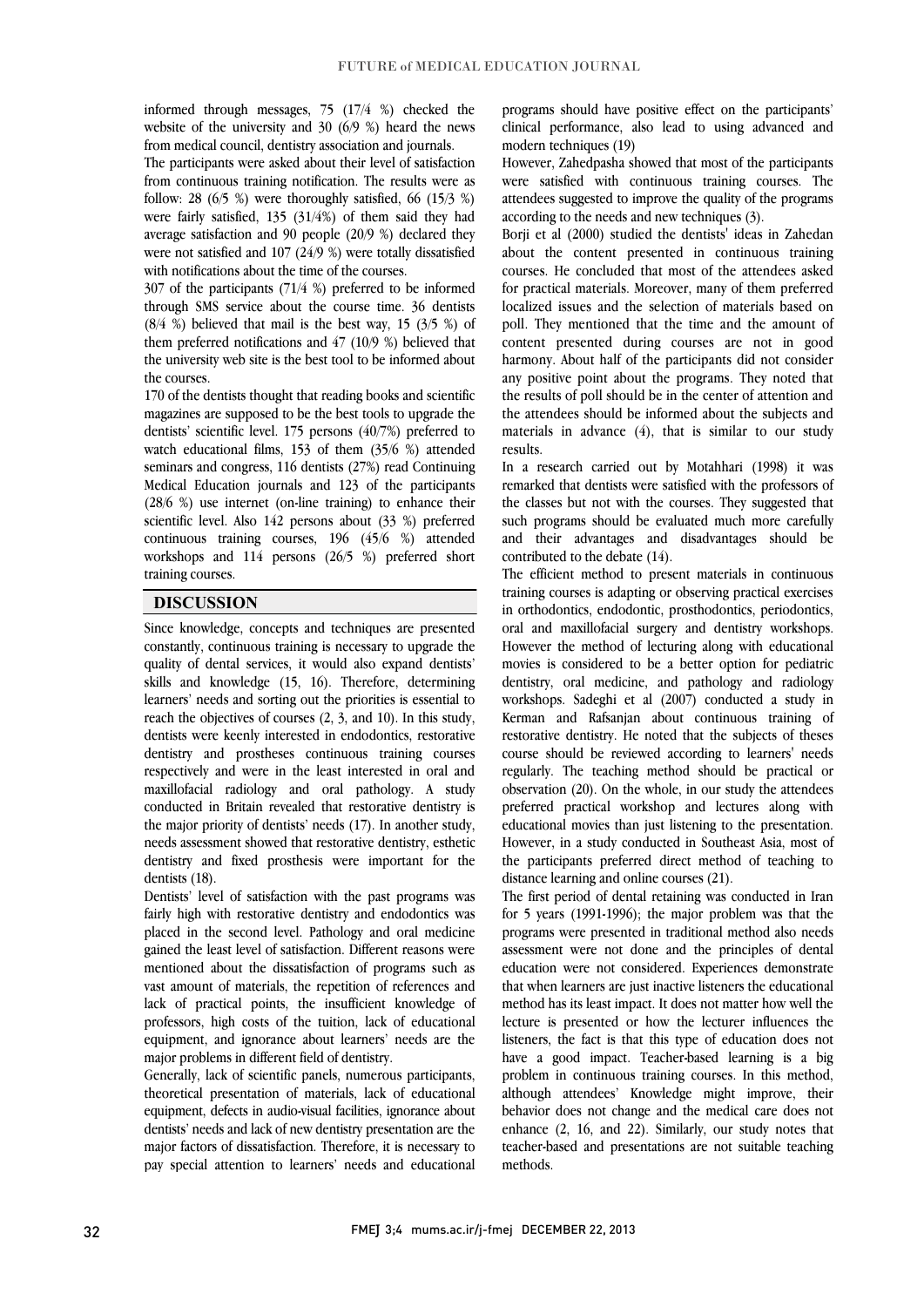The majority of the participants said their primary motivation for attending the continuous training was to learn new material and in the second level to upgrade their scores. As Zahdedpasha mentioned if the retaining' score be eliminated, the number of participants will decrease. Class attendance made 1/3 of the participants to attend the courses (3).

Most of the dentists were informed about the courses through SMS or colleagues. It is highly recommended to pay special attention to send notifications to dentists to inform them about continuous training courses.71/4 % of the participants preferred to be informed through SMS about the courses which is a possible, suitable and cheap way.

Only 33% of the participants claimed that attending continuous training courses has extended their knowledge, this problem indicates that the programs are not designed well. Attending workshops, watching educational movies and reading references and academic magazines are considered to be suitable teaching methods.

Using educational movies in teaching is an efficient method, it is possible to watch them repeatedly at home and not participate in the courses. On-line training for dentistry is one of the influential methods in continuous training, but it has become in the sixth priority since Iranian dentists do not have easy access to internet.

It is highly recommended that further practical studies be conducted in different fields of dentistry in the country so that the continuous training programs be designed based

on the researches. The programs should provide not only new knowledge, thesis and contents but also make the dentists trust the new techniques (15). The programs should be designed according to needs assessment so that their quality be promoted (21).

According to the mean age  $(14/55\pm8/5)$  and dentists' work experiences (13/09±0/38), these people will continue their profession for two decades, therefore, devoting special attention to this study and making use of the results in the future programs will lead to continuous training improvement.

The participants suggested to provide practical issues, new diagnostic and therapeutic techniques and modern dentistry in continuous training programs and prevent to present theoretical materials. Moreover, the lecturers should be talented and expert. Doing practical activities in workshops and lectures along with educational movies are considered to be the best teaching methods.

#### **ACKNOWLEDGEMENT**

We deeply appreciate the respected deputy of research and technology, Babol University of Medical Sciences that sponsored the research. Moreover, we thank all the dentists and students of Noshirvani University of technology who participated and completed the questionnaires. This research (code: 8928623) was confirmed by Research Council and Development Center of Medical Sciences, Babol University of Medical Sciences.

#### **REFERENCES**

1. Hussein SJ, Aslani A. Review of medical society educational in world country. Journal of Tehran Medicine Faculty. The Bulletin of the 4th National of Medical Education Assembly. 2000; 3. (Persian)

2. Moattari M, Azizi F. Continuing medical education. Journal of the Shaheed Beheshti University of Medical Sciences and Health Services 1998; 1(22): 106-18. (Persian)

3. Zahedpasha Y, Kanani J. A Survey on the options of participators about CME in Babol University of Medical Sciences-2000. Teb va Tazkieh J 2001; 11(42): 18-23. (Persian)

4. Borji A, Imani M, Moradi A. The study of general practitioners' views on the content of composed program in Zahedan. Tabibe-e-shargh, Journal of Zahedan University of Medical Sciences and Health Services 2004; 2(6): 145-51. (Persian)

5. Mersel A. Continuing education: obligation or duty? The European dilemma. Int Dent J 2007 Apr; 57(2): 109-12.

6. Bottenberg P. Accreditation of dentists in Europe. Rev Belge Med Dent 2004; 59(4): 282-8.

7. Anbari Z. Study the factors of establishing motivation in general physicians in order to enter into continuous

education programs in Arak University of Medical Sciences in 2002. Rahavard Danesh, Journal of Arak University of Medical Sciences 2002; 19(5): 23-20. (Persian)

8. Allen DL, Caffesse RG, Bornerad M, Frame JW, Heyboer A. participatory continuing dental education. Int Dent J 1994 Oct; 44(5): 511-

9. Peck C, McCall M, Mc Lare B, Rotem T. Continuing medical education and continuing professional development. International comparison. BMJ 2000; 320: 432-5.

10. Nouhi E, Reihani H, Nakhaei N. Investigation of correspondence between learning needs and the content of<br>psychiatry and pediatric retraining pediatric retraining programs from the participants' point of view. Journal of Medical Education Development Center of Kerman University of Medical Sciences 2004; 1(1): 10-16. (Persian)

11. Ward J, Macfarlane S. Need's assessment in continuing medical education: its feasibility and value in a seminar about skin cancer for general practitioners. Med J Aust 1993 Jul 5; 159(1): 20-23.

12. Davis DA, Thomson MA, Oxman AD, Haynes RB. Changing physician

performance: a systematic review of the effect of continuing medical education strategies. JAMA 1995 Sep 6; 274(9): 700-5. 13. Shakurnia A, Elhampour H, Marashi T, Heidari soureshjani SH. Concordance of length and contents of continuing medical education programs with educational demands of practicing GPs in Khuzestan province. Iranian Journal of Medical Education 2007; 1(7): 85-92. (Persian)

14. Moattari M, Salami M, Husseini SJ, Yadegary D, Azizi F. Evaluation of continuing medical education programs in Shiraz - 1377. Journal of research in medicine (Shaheed Beheshti medical faculty) 2002; 4(26): 299-304. (Persian)

15. Moore JR. Dental education and dental practice. J R Soc Med 1984 May; 77(5): 360-8.

16. Azizi F. Evaluation of continuing medical education in Iran. Journal of Medical Council of Islamic Republic of Iran 1999; 4(16): 304-10. (Persian)

17. Ireland RS, Palmer NO, Bickley SR. A survey of general dental practitioners' postgraduate education activity and demand for extended modular postgraduate programmes. Br Dent J 1999 Nov 13; 187(9): 502-6.

18. du Preez IC, Basson WJ, Wolmarans L. Continuing education for dental